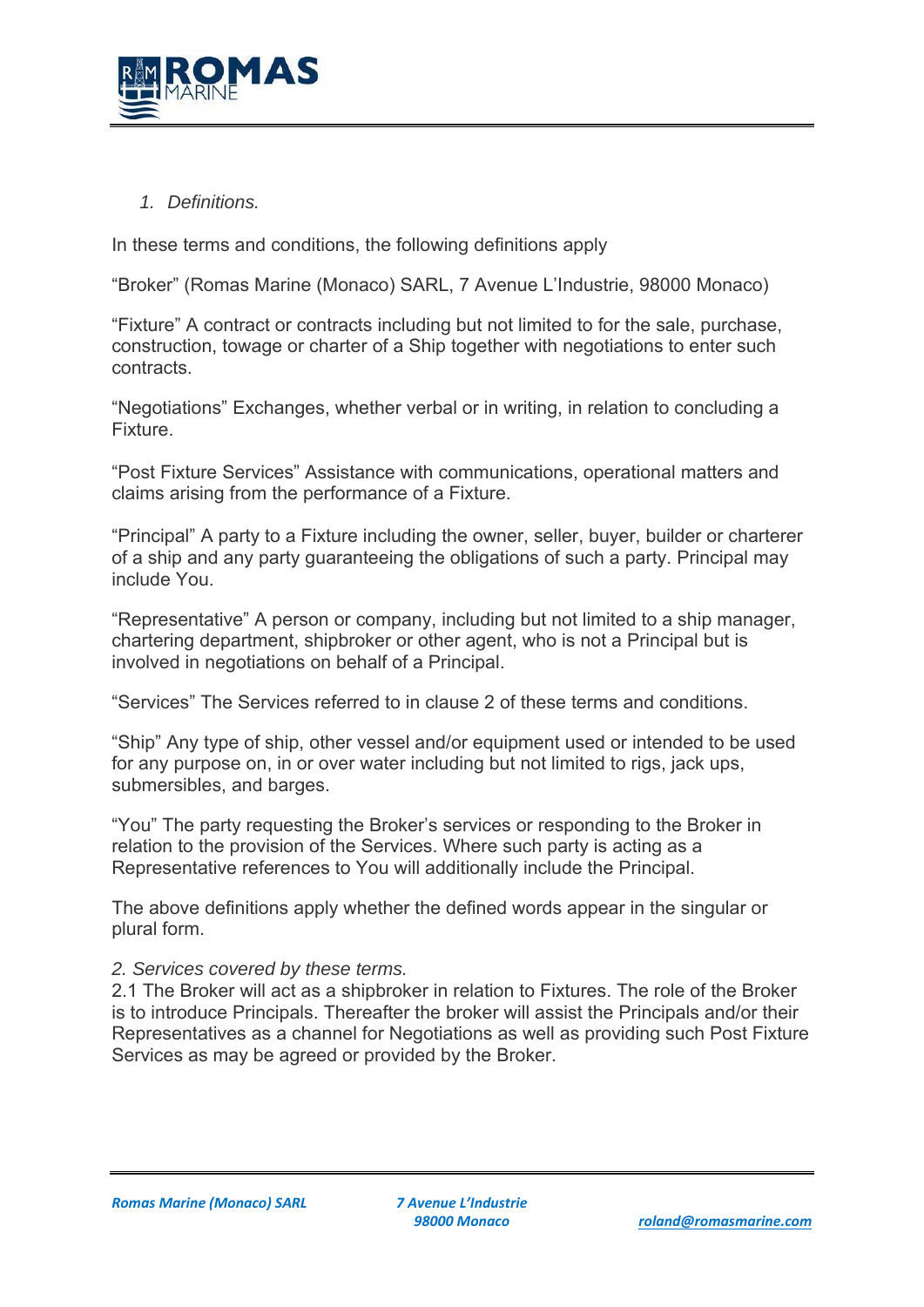

2.2 Unless advised otherwise in writing the Broker will act solely as an intermediary in relation to Fixtures and will not enter any Fixtures arising from the Services as a Principal. The Broker is not responsible for the performance or non-performance of Fixtures or Principals.

2.3 Unless otherwise agreed the Services are provided on a Fixture by Fixture basis.

2.4 The Broker may also agree to perform other tasks such as providing ship valuations and/or specific market research. Such tasks may be subject to specific provisions (such as the wording of a valuation certificate) in addition to these terms and conditions. In the event of, and only to the extent of, a conflict between these terms and conditions and the specific provisions the latter will prevail. Otherwise these terms and conditions, including those as to limitation of liability, will apply.

# *3. Obligations of the Broker.*

3.1 The Broker will perform the Services with the reasonable skill and care expected of a professional shipbroker.

3.2 In dealing with others the Broker will take care to stay within the authority given by You and to avoid misrepresentation.

3.3 During negotiations the Broker undertakes to pass on offers, counteroffers and other such communications accurately and in a timely manner. This obligation applies both to passing communications to and from You.

3.4 It is understood that the Broker may be dealing with Representatives or other intermediaries rather than directly with a Principal. In such cases the Broker is dealing with such Representatives or other intermediaries in good faith as to the authority they possess but the Broker does not give a warranty as to that authority.

3.5 If the Broker is acting directly for a Principal then the Broker warrants that the Broker has the authority of that Principal.

3.6 If at any time the Broker provides information in respect of a Principal, including but not limited to information regarding corporate structures or financial standing, it is understood and agreed that in relation to the Broker such information is provided in good faith but without guarantee. All prices mentioned are net and exclude any third party commissions. Vessels or equipment are offered on "as is, where is basis" unless otherwise advised. It is the sole obligation of the Principal to satisfy themselves of any counterparty risk and decide whether to enter a Fixture with the proposed counterparty and on what terms.

3.7 Unless otherwise agreed in writing the Services are not provided on an exclusive basis and it is understood that the Broker may act as a shipbroker for other parties in relation to the same or other Fixtures. In the event the Broker is dealing directly with two Principals in relation to the same Fixture the Broker's duties will be to pass on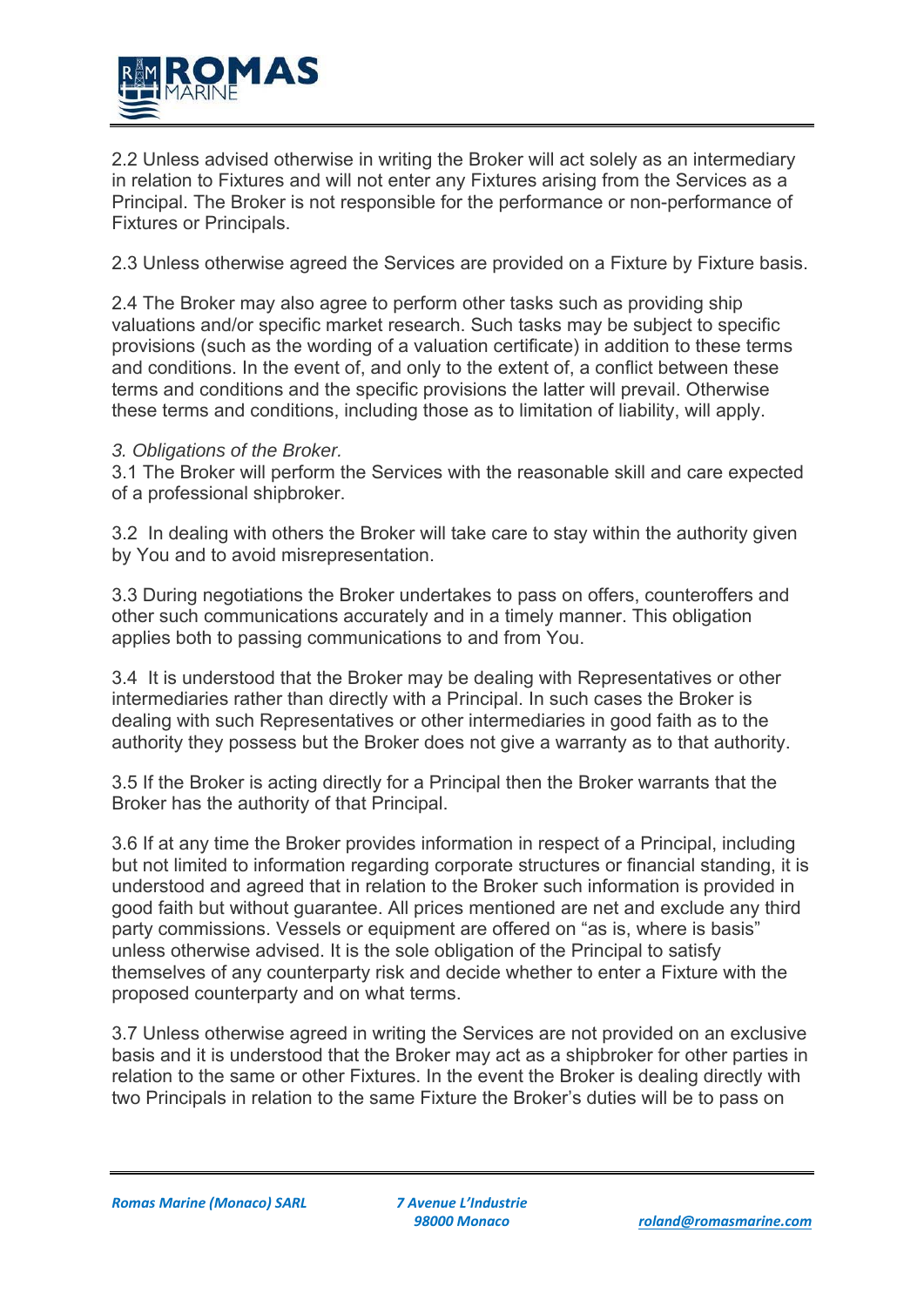

offers, counteroffers and other such communications accurately and in a timely manner as authorised by each Principal in turn.

## *4. Confidentiality.*

Where the Broker is given information stated by You to be on a confidential basis or it is expressly agreed that a Fixture is confidential (in either case "Confidential Information") the broker will hold that Confidential Information in confidence and will not disclose it to any other party without prior permission from You. This obligation will not however extend to information which (i) was already or becomes known to the Broker through other sources not subject to such an obligation of confidentiality (ii) is or becomes known to the market generally other than as a result of a breach of this obligation or (iii) which the Broker is obliged to disclose pursuant to an order of a court or other such authority. In all cases such obligation of confidentiality shall be deemed to end 3 years after the end of performance of the Fixture in question or in the absence of a concluded Fixture 3 years from the end of the Negotiations.

## *5. Obligations to the Broker.*

5.1 If You are a Principal you warrant that you have full legal power to enter into the Fixture brought about by the Services. If You are acting as a Representative You warrant that you have the Principal's authority (i) to accept these terms and conditions on their behalf and (ii) to make all offers, counteroffers and representations made during negotiations and (iii) to agree a Fixture on their behalf.

5.2 Where Services are provided You are deemed to have engaged the Broker in relation to any Fixture that arises in connection with those Services whether or not it is concluded via the Broker.

5.3 You will provide the Broker with all information and instructions necessary for the performance of the Services. Where actions need to be taken by a certain time (such as reply times during negotiations) you will ensure the Broker has sufficient time to forward such messages prior to the relevant time limit.

5.4 In relation to Post Fixture Services if the Broker has asked you to use specific email addresses for operational messages or claims then You will use those e-mail addresses. In the event that you do not receive a prompt acknowledgement of receipt of time sensitive messages or claims documentation from the Broker you undertake to contact the Broker to confirm receipt. The Broker will have no responsibility for a failure to action a message or claims documentation unless it is sent timely to the correct address and acknowledged by the Broker.

5.5 You will take care to avoid misrepresentations occurring in Negotiations. You will carefully review all messages sent or copied to You and promptly advise the Broker of any errors or misrepresentations. The Broker is not responsible for the consequences of a failure by You to review messages.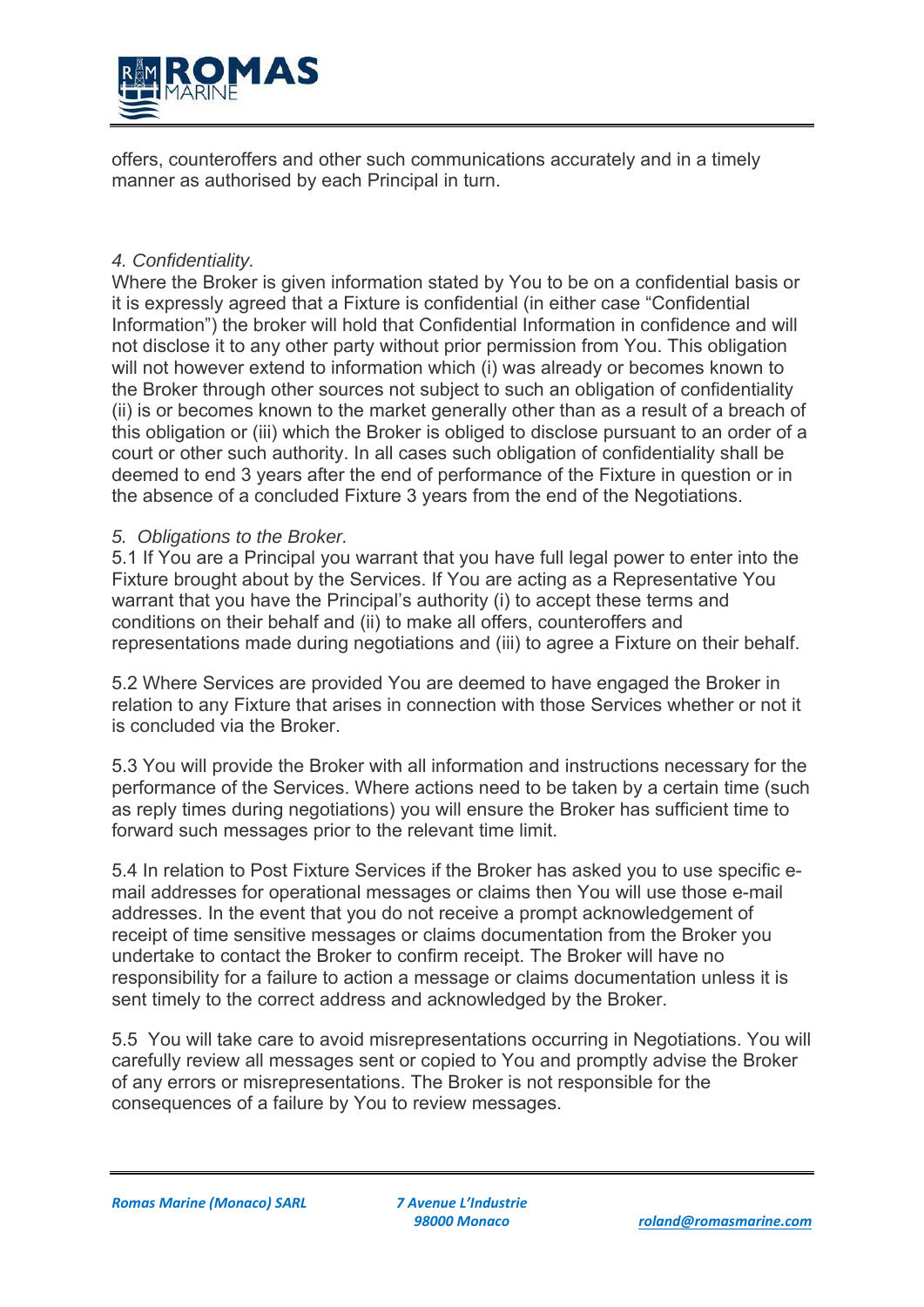

5.6 You warrant that You do not know of any reason why the Fixture could be unlawful or which could render the provision of the Services by the Broker in breach of any relevant law, including but not limited to (i) sanctions imposed by the United Nations, European Union, The United States of America or any national government having authority over You, the Broker, a Representative or a Principal (ii) laws relating to money laundering, bribery and corruption. You will promptly and fully inform the Broker of any such reason that comes to your attention. In the event that the Broker in their absolute discretion believes that the Fixture or the provision of the Services may infringe such laws they may by written notice terminate the Services immediately. In the event of such termination the broker will have no liability arising from such termination howsoever arising.

# *6. Market Reports.*

If the broker publishes market reports or commentary these are provided for general information only and not for use in relation to specific Fixtures. Such market reports do not constitute advice and nothing contained in such documents amounts to a recommendation to enter or not to enter a Fixture and the Broker has no liability for the consequences of any person, including You, purporting to rely on such market reports.

## *7. The Broker's remuneration.*

7.1 On Fixtures the Broker's remuneration will (unless otherwise agreed) be in the form of a commission on the freight, hire or purchase price as the case may be. The level of commission payable and the party responsible for payment will be set out in the Negotiations.

7.2 If the commission payable to the Broker is recorded in a commission clause or in a specific commission agreement then commission will be payable in accordance with that clause or agreement. The Broker will be deemed to have acted in reliance on the insertion of that clause and assented to the terms of the commission clause governing their right to commission.

7.3 If You are the party agreed to be responsible for paying the commission you undertake to make the payment or payments promptly. If You are not the party responsible for making the commission payment You expressly agree to the making of provision for such commission in the Fixture.

7.4 Nothing in these terms will prevent the Broker from enforcing a commission clause or other clause conferring a benefit on them as a third party in accordance with the terms of the Fixture.

7.5 In the absence of any specific provisions in the commission clause on voyage charters commission is payable on deadfreight and demurrage as well as on freight. Freight shall include all items that comprise the freight rate. On time charters commission will be payable on the hire paid under the charter and any continuation or extension of the charter. On sale agreements commission is payable on delivery of the vessel and payment of the purchase price. On new building contracts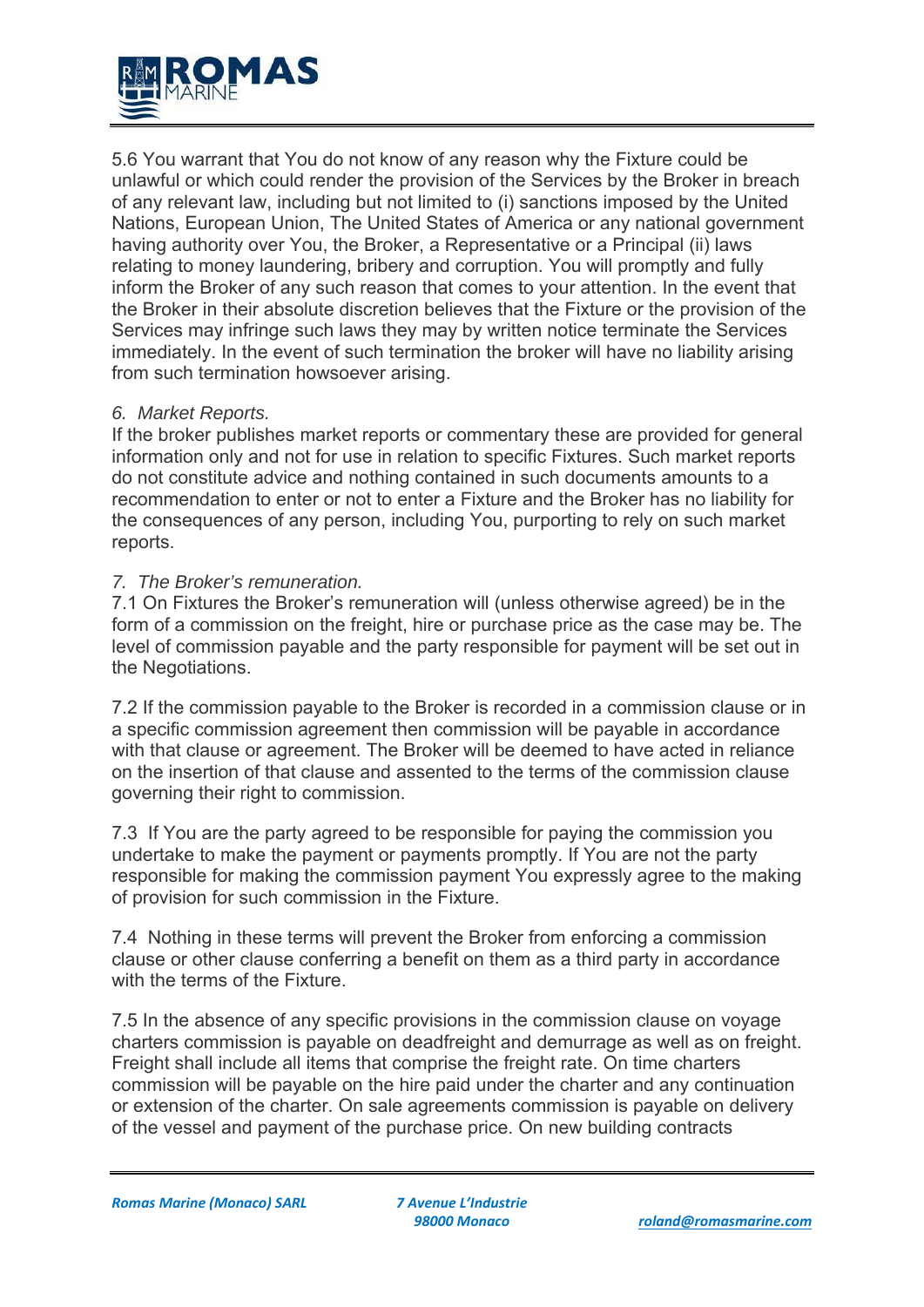

commission is payable as and when each stage payment is made. Commission is payable on sums received by You as and when received and You will not withhold payment pending resolution of unconnected matters. Commission is exclusive of all taxes and duties.

7.6 The tasks in clause 2.4 above will be subject to the agreement of a specific fee between You and the Broker. The Broker will invoice You at the completion of the Services or at such other times and in such stages as may have been agreed. You will pay that fee within 7 days of the date of the invoice.

7.7 If the amount of commission or fee and/or the manner of its payment is not specifically agreed a reasonable commission or fee will be payable in accordance with market practice.

7.8 The Broker reserves the Right to offset disputed amounts against remuneration due to Principals or Representatives.

# *8. Limitation of Liability.*

8.1 Nothing in these terms and conditions limits the Broker's liability for (i) fraud or fraudulent misrepresentation (ii) death or personal injury caused by the negligence of the Broker.

8.2 The Broker will, subject to the provisions of this clause 8, be liable to You for damage directly caused by the failure to perform the Services with the reasonable skill and care expected of a professional shipbroker provided always the Broker will **not** be liable for:

(i) Loss of profits, business interruption, loss of reputation, indirect or consequential losses.

(ii) Damage caused by any event or cause that the Broker was unable to avoid and/or the consequences of which could not have been prevented by the exercise of reasonable diligence.

(iii) Damage which was not solely caused by the act or omission of the Broker or which would have occurred in any event.

8.3 The Brokers total liability arising from or in connection with the Services shall in no circumstances exceed the sum of **USD 25,000)**

8.4 The exclusions and/or limitations set out in this clause shall apply whether the claim against the Broker is brought in contract, tort (including for negligence) breach of statutory duty or for any other cause whatsoever.

8.5 Any claim against the Broker must be made in writing and notified to the Broker within 14 days of the date on which You became aware or ought to have become aware of the circumstances giving rise to the claim and any claim not so notified shall be deemed waived and time barred. The Broker shall in any event be discharged of all liability arising out of the Services unless suit is brought and written notice of it given to the Broker within one year of the end of performance of the Fixture or in the absence of a concluded Fixture 1 year from the end of the Negotiations.